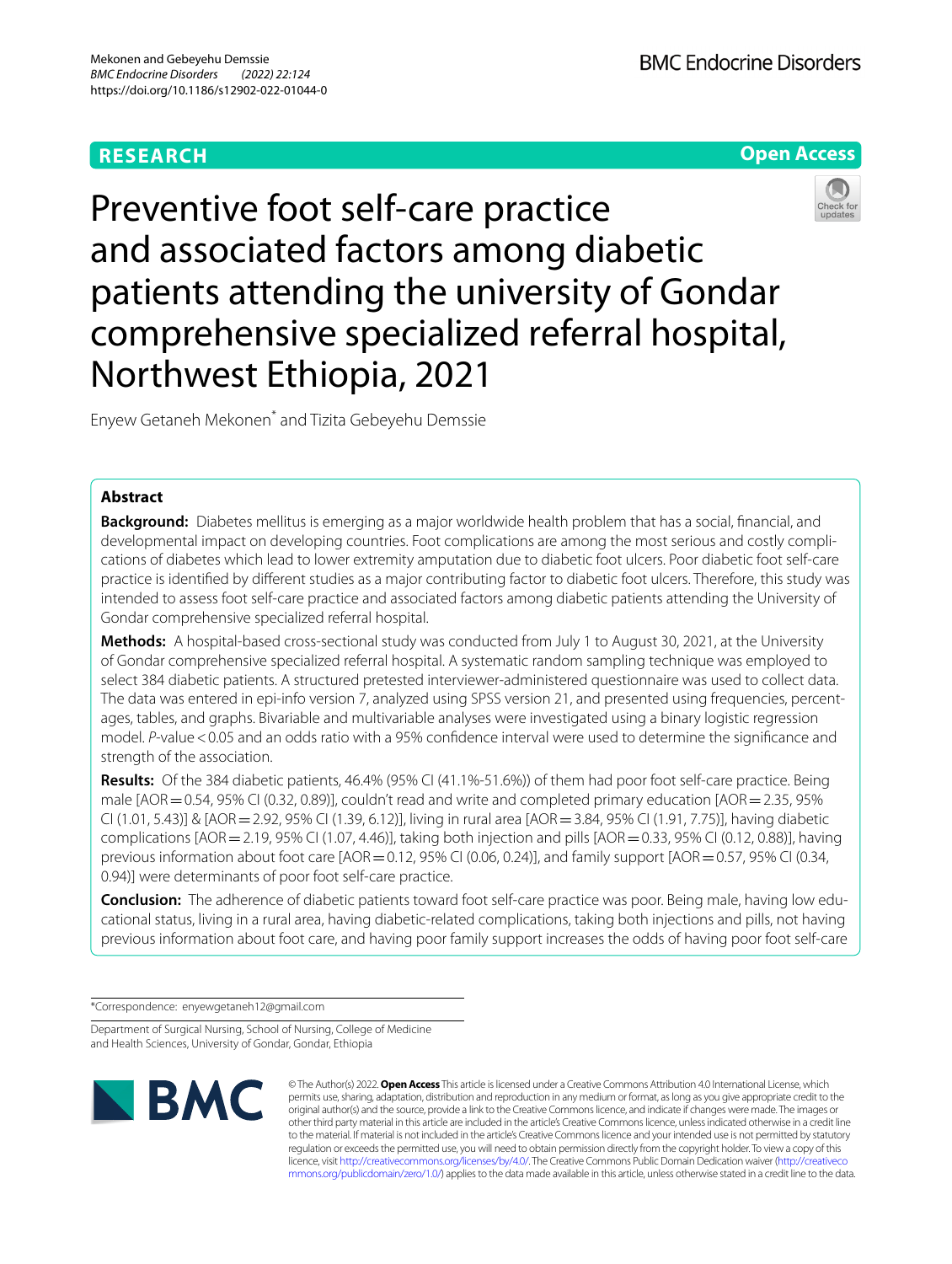practice. Giving health education to patients and their caregivers about the basic principles of diabetes foot care, like regular inspection of feet and appropriate footwear at their regular follow-up time, should be emphasized.

**Keywords:** Diabetic patients, Foot self-care, Practice, Northwest Ethiopia

## **Background**

Diabetes mellitus (DM) is a group of metabolic diseases characterized by hyperglycemia which leads to peripheral neuropathy with a risk of foot ulcers and amputations as a long-term complication [\[1](#page-9-0)]. It is emerging as a major worldwide health problem that has a social, fnancial, and developmental impact, especially in low-and middleincome countries [[2\]](#page-9-1). According to the 2017 International Diabetes Federation (IDF) study, there were 451 million (age 18–99 years) people with diabetes globally, which is expected to increase to 693 million by 2045 [\[3](#page-9-2)]. Ethiopia is one of the 48 countries in the IDF African region and more than 19 million people have diabetes in the region and it will be around 47 million by 2045 [[4\]](#page-9-3).

Foot complications are among the most serious and costly complications of DM, which end up with amputation of the lower extremity or part of it due to a foot ulcer [[5\]](#page-9-4). Diabetic foot is one of the most signifcant complications of diabetes and is defned as a group of syndromes in which neuropathy, ischemia, and infection lead to tissue breakdown and possible amputation [\[6](#page-9-5)]. If a foot ulcer goes untreated and does not heal, it may become infected and 5–24% of foot ulcers will lead to limb amputation within six to eighteen months after the frst evaluation [\[7,](#page-9-6) [8](#page-9-7)].

In the United States, more than 60% of non-traumatic lower extremity amputation (LEA) is done for diabetic patients with a rate of six to ten times higher than for people without diabetes. Nearly half of the patients required re-amputation within three to fve years of the frst LEA and approximately half of them died within fve years after the amputation, with a higher risk for diabetic patients than non-diabetics [[9\]](#page-9-8).

Having diabetes is associated with an increased risk of amputation  $[10]$  $[10]$ . The overall amputation rate among patients with diabetic foot ulcers (DFU) in India was 28.4% [[11\]](#page-9-10). Not having feet examined and not being given guidance on caring for feet at consultations during the previous year were associated with diabetic foot amputations [\[12](#page-9-11)]. Improper footwear was also considered a risk factor for amputation in patients with DFU [[13\]](#page-9-12).

In many African countries, where resources are already limited, diabetes imposes a heavy burden on already hostile health services and epidemiological surveys suggest that Africa has the second-highest worldwide prevalence of DFU among diabetics (7.2%) [[14\]](#page-9-13). A study in Siri Lanka showed that even though more than half of the study participants had good knowledge of foot self-care principles, the practice was insufficient in that only regular foot inspection was performed by nearly two-thirds of them among all the principles of foot self-care [[15\]](#page-9-14).

According to the IDF Atlas, Ethiopia is one of Africa's most populous countries with the highest number of people with diabetes  $[16]$  $[16]$  $[16]$ . The prevalence of diabetic foot ulcers was 14.8%, 12%, and 13.6% in studies conducted at Arba Minch hospital, Ayder referral hospital, and University of Gondar hospital, respectively and all of the studies identifed poor diabetic foot self-care practice as the major factor associated with DFU [[17](#page-9-16)[–19](#page-9-17)]. Low education status, old age, and low awareness regarding diabetes were the risk factors for the poor practice of foot self-care [[20\]](#page-9-18).

A multi-disciplinary team approach, as well as regular comprehensive foot examination, patient education on foot care such as simple hygienic practices, provision of appropriate footwear, and prompt treatment of minor injuries, can reduce ulcer occurrence by half and amputations by up to  $85\%$  [[8\]](#page-9-7). Since poor diabetic foot selfcare practice is identifed as the main factor for DFU which is associated with a high risk of LEA, this study is intended to assess foot self-care practice and associated factors among diabetic patients attending the University of Gondar comprehensive specialized referral hospital to supplement the efforts made in providing quality care and minimizing devastating consequences.

## **Methods and materials Study design and period**

An institutional-based cross-sectional study was conducted from July 1 to August 30, 2021.

## **Study area**

The study was conducted at the University of Gondar comprehensive specialized referral hospital, which is the only Comprehensive Specialized Referral hospital located in Gondar city. Gondar city is located in the Central Gondar administrative zone, which is about 727 km away from Addis Ababa, the capital of Ethiopia, and 180 km away from Bahir Dar, the capital city of Amhara National Regional State. The University of Gondar comprehensive specialized referral hospital is a referral teaching hospital with 400 beds that provides service to more than fve million people. Continuous care for chronic illnesses,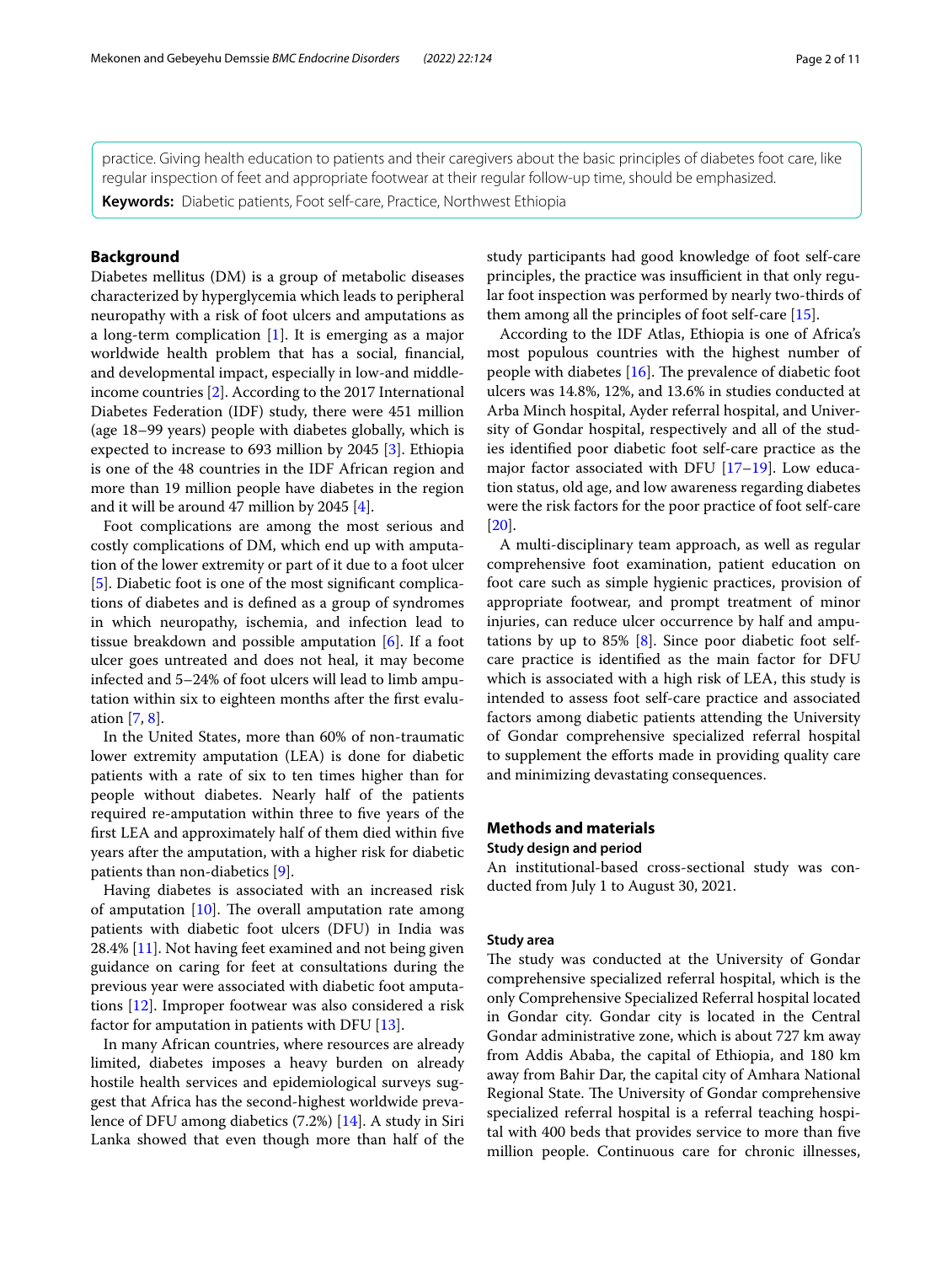including diabetes mellitus, is one of the many services rendered by the hospital.

### **Source and study populations**

All diabetic patients who attend the diabetic follow-up clinic of the University of Gondar comprehensive specialized referral hospital were considered as source populations of the study. All diabetic patients who attended the diabetic follow-up clinic of the University of Gondar comprehensive specialized referral hospital during the study period were the study population.

## **Inclusion and exclusion criteria**

All diabetic patients who attended the diabetic follow-up clinic of the University of Gondar referral hospital during the study period were included in the study. Patients who were seriously ill and unconscious were excluded from the study.

## **Sample size determination and sampling procedure**

The sample size was computed using a single population proportion formula by taking the proportion of foot selfcare practice at 39.0% (36), 95% confdence interval, and a 5% margin of error. The final sample size was 384 after adding a 5% non-response rate. A systematic random sampling technique was employed to recruit the required participants for the study. Study participants were selected by calculating the "k" value from the total estimated population. The total estimated population in the two-month data collection period was 1500, according to the information taken from the office of the chronic disease follow-up clinic. Then  $k=1500/384=4$ ; so, the study participants were selected at 4 intervals until the calculated sample size was attained.

### **Variables of the study**

Foot self-care practice (good/poor) is the dependent variable.

Independent Variables: socio-demographic characteristics (age, sex, marital status, educational status, occupation, and residence); clinical factors (type of DM, duration of DM, family history of DM, comorbidity, diabetic complications, history of foot ulcer, type of medication); personal factors (family support).

### **Operational defnitions**

Comorbidity: A diabetic patient who had a known additional disease other than DM was considered as having comorbidity [\[21](#page-9-19)].

Diabetic complications: A diabetic patient who had one of the following (retinopathy, nephropathy, neuropathy, myocardial infarction, and stroke) by reviewing the

patient chart was considered to have diabetes complications [[22](#page-9-20)].

Family support: participants who scored mean and above the family adaptation, partnership, growth, afection, and resolve (APGAR) score were considered to have good family support, while those who scored below the mean were categorized to have poor family support.

Good foot self-care practice: participants who scored mean or above on practice related-questions were considered to have a good practice.

Poor foot self-care practice: participants who scored below the mean on practice related-questions were considered to have poor practice.

### **Data collection instruments and procedures**

Data was collected using a structured pre-tested questionnaire adapted from previous studies [\[23](#page-9-21), [24\]](#page-9-22) via face-to-face interviews. The questionnaire contained 38 questions arranged in four dimensions: seven sociodemographic questions, nine clinical-related questions, seventeen-foot self-care practice-related questions, and fve questions to assess family support. Foot self-care practice was assessed by using a questionnaire adapted from a validated tool of the Nottingham Assessment of Functional Foot Care revised 2015 (NAFFC) [\[25](#page-9-23)]. The tool was proven to be valid and reliable for assessing diabetic foot care behavior [\[26](#page-9-24)]. Each question was responded to on a scale ranging from 0 to 3 according to the frequency of existence of the practice. This study used only 17 items out of the 26 questions of the 2015 revised NAFFC since the socioeconomic status of participants in the study area is diferent. Family support was measured using the family APGAR (adaptation, partnership, growth, afection, and resolve) scale which consists of 5 items, scored from 0 (hardly ever) to 2 (almost always)  $[27]$  $[27]$ . The total score range is from 0 to 10. The larger the score, the greater the amount of satisfaction with family functioning. The Cronbach's alpha of the subscale was 0.86 [\[28](#page-9-26)].

### **Data processing and analysis**

Following data collection, each questionnaire was reviewed for completeness and consistency and possible corrections were done by investigators. Data was entered into Epi-info version 7 and transferred into SPSS version 21 and then, data cleaning and coding were done to make it ready for analysis. The results of the descriptive statistics were expressed as mean, standard deviation, percentage, and frequency using tables, and graphs. Binary logistic regression was employed to identify factors associated with foot care practice. Those variables with a *p*-value less than or equal to 0.2 from the bivariable analysis were a candidate for multivariable analysis.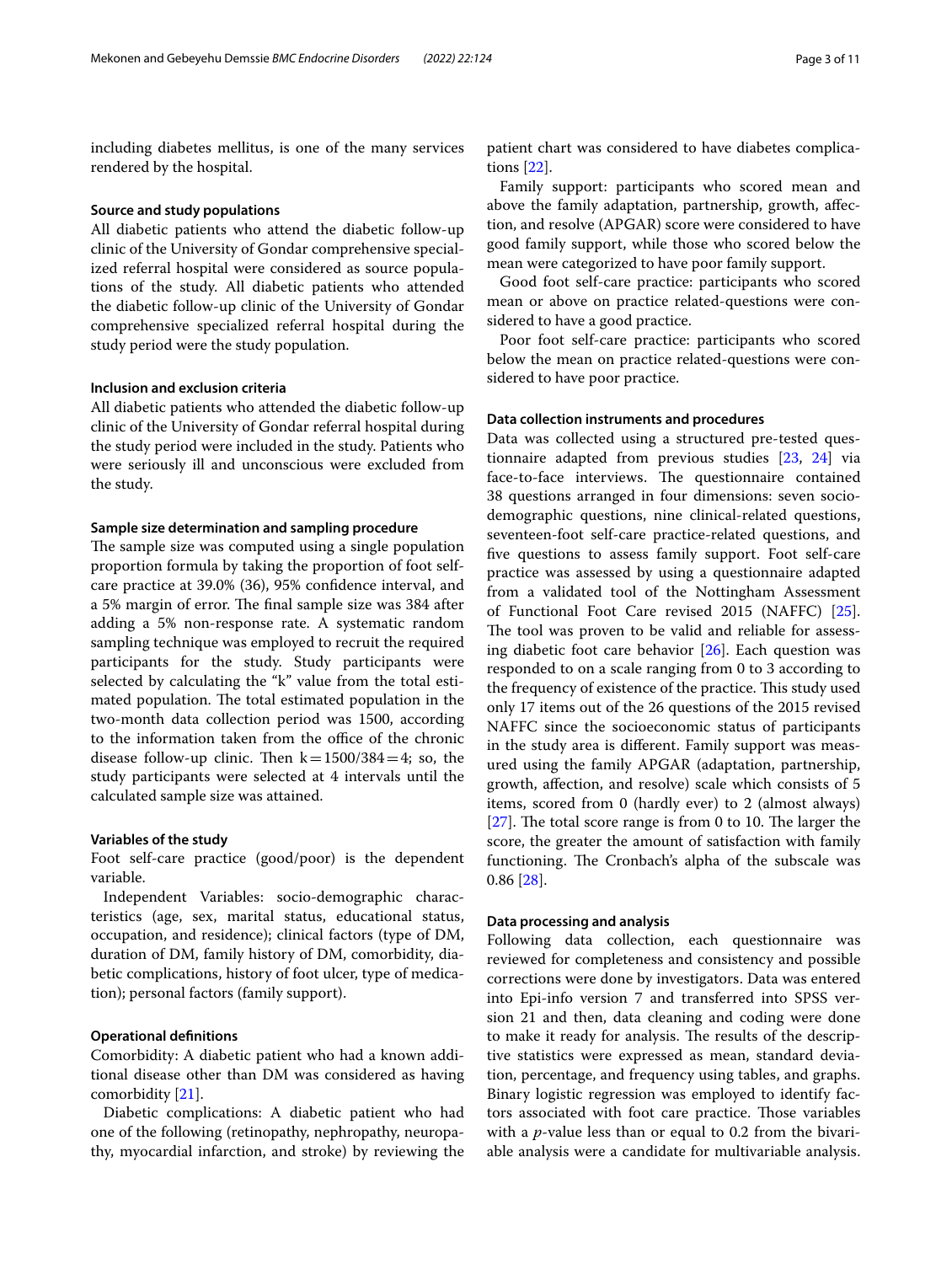The multivariable analysis was used to control for potential confounders and a  $p$ -value of <0.05 was used to declare the signifcance of the association. Moreover, the strength of the association between diferent independent variables with the dependent variable was measured using odds ratios with a 95% confdence interval.

## **Management of data quality**

The data collection instrument was prepared in English and translated into the local language, Amharic, and back-translated to English by language experts to check for consistency. A pretest was done on 5% of the total sample size at Debre Tabor referral hospital. Necessary modifcations were made upon the identifcation of ambiguity in the questionnaire. We recruited, trained, and assigned three diploma nurses and one MSc nurse for data collection and supervision, respectively. The oneday training was given to both the data collectors and supervisor about the objective of the study, the technique of data collection, the content of the questionnaire, and the issue of confdentiality of the participants.

## **Results**

## **Socio‑demographic and clinical characteristics of diabetic patients**

A total of 384 diabetic patients participated in this study, with a 100% response rate. The mean age of the respondents was  $49.80 \pm 16.80$  SD years and 19.3% of them fall in the age range of 49–58 years. More than half (50.5%) of the diabetic patients were male and 58.3% of them were married. Regarding their educational status, more than one-third (34.6%) of the participants have completed primary (grade 1–8) education. Concerning their religion, more than two-thirds (68.2%) of the diabetic patients were Orthodox Tewahido religion followers. Ninety-eight (25.5%) of the study participants were merchants followed by a gov't employee  $(17.7%)$ . The majority  $(79.2%)$ of the respondents were urban dwellers (Table [1](#page-3-0)).

One hundred and ffty-nine (41.4%) of the respondents didn't know the type of DM they had been diagnosed with. More than three-fourths (78.4%) of diabetic patients had not a family history of DM. More than half (56.0%) of the study participants lived with DM for five years and below. Nearly one-ffth (18.8%) of the respondents had comorbidity, of which three-fourths (75%) of them had hypertension. Only ffty (13.0%) of the study participants had diabetic complications, of which 38.0% of them had nephropathy. The majority (87.2%) of diabetic patients did not have a history of diabetic foot ulcers. Regarding the type of medication, one hundred and eighty-two (47.4%) of the respondents used injections only (Table [2\)](#page-4-0).

| <b>Variables</b>          | Category               | Frequency<br>$(n=384)$ | Percentage<br>$(100\%)$ |  |
|---------------------------|------------------------|------------------------|-------------------------|--|
| Age (in years)            | $19 - 28$              | 65                     | 16.9                    |  |
|                           | $29 - 38$              | 41                     | 10.7                    |  |
|                           | $39 - 48$              | 71                     | 18.5                    |  |
|                           | $49 - 58$              | 74                     | 19.3                    |  |
|                           | $59 - 68$              | 79                     | 20.6                    |  |
|                           | $\geq 69$              | 54                     | 14.0                    |  |
| Sex                       | Female                 | 190                    | 49.5                    |  |
|                           | Male                   | 194                    | 50.5                    |  |
| <b>Marital Status</b>     | Single                 | 66                     | 17.2                    |  |
|                           | Married                | 224                    | 58.3                    |  |
|                           | Widowed                | 51                     | 13.3                    |  |
|                           | Divorced               | 43                     | 11.2                    |  |
| <b>Educational status</b> | Can't read and write   | 93                     | 24.2                    |  |
|                           | Primary (grade 1-8)    | 133                    | 34.6                    |  |
|                           | Secondary (grade 9-12) | 86                     | 22.4                    |  |
|                           | College and above      | 72                     | 18.8                    |  |
| Religion                  | Orthodox               | 262                    | 68.2                    |  |
|                           | Muslim                 | 99                     | 25.8                    |  |
|                           | Protestant             | 17                     | 4.4                     |  |
|                           | Others <sup>a</sup>    | 6                      | 1.6                     |  |
| Occupation                | Farmer                 | 61                     | 15.9                    |  |
|                           | Merchant               | 98                     | 25.5                    |  |
|                           | Gov't employee         | 68                     | 17.7                    |  |
|                           | Private employee       | 56                     | 14.6                    |  |
|                           | Student                | 34                     | 8.9                     |  |
|                           | Others <sup>b</sup>    | 67                     | 17.4                    |  |
| Residence                 | Rural                  | 80                     | 20.8                    |  |
|                           | Urban                  | 304                    | 79.2                    |  |

<span id="page-3-0"></span>**Table 1** Socio-demographic characteristics of diabetic patients at the University of Gondar comprehensive specialized referral hospital, northwest Ethiopia, 2021 (*n*=384)

a Catholic

**b** Retired, Housewife, Daily laborer

### **Diabetic patients' foot self‑care practice**

Of the 384 diabetic patients, 46.4% (95% CI (41.1-51.6%)) of them had poor foot self-care practice (Fig. [1\)](#page-4-1). More than one-third (35.4%) of diabetic patients examined their feet once a day and 45.8% of them often checked their shoes before they put them on. One hundred and ffty-one (39.3%) of the participants never checked their shoes when they took them off. More than half (56.2%), 40.9, and 45.3% of the respondents washed their feet once a day, often checked their feet were dry after washing, and rarely/never dried between their toes, respectively. Two hundred twenty and eight (59.4%) diabetic patients never used moisturizing cream on their feet and more than two-thirds (69.8%) of them never put moisturizing cream between their toes. One hundred seventy (44.3%) of the participants cut their toenails about once a month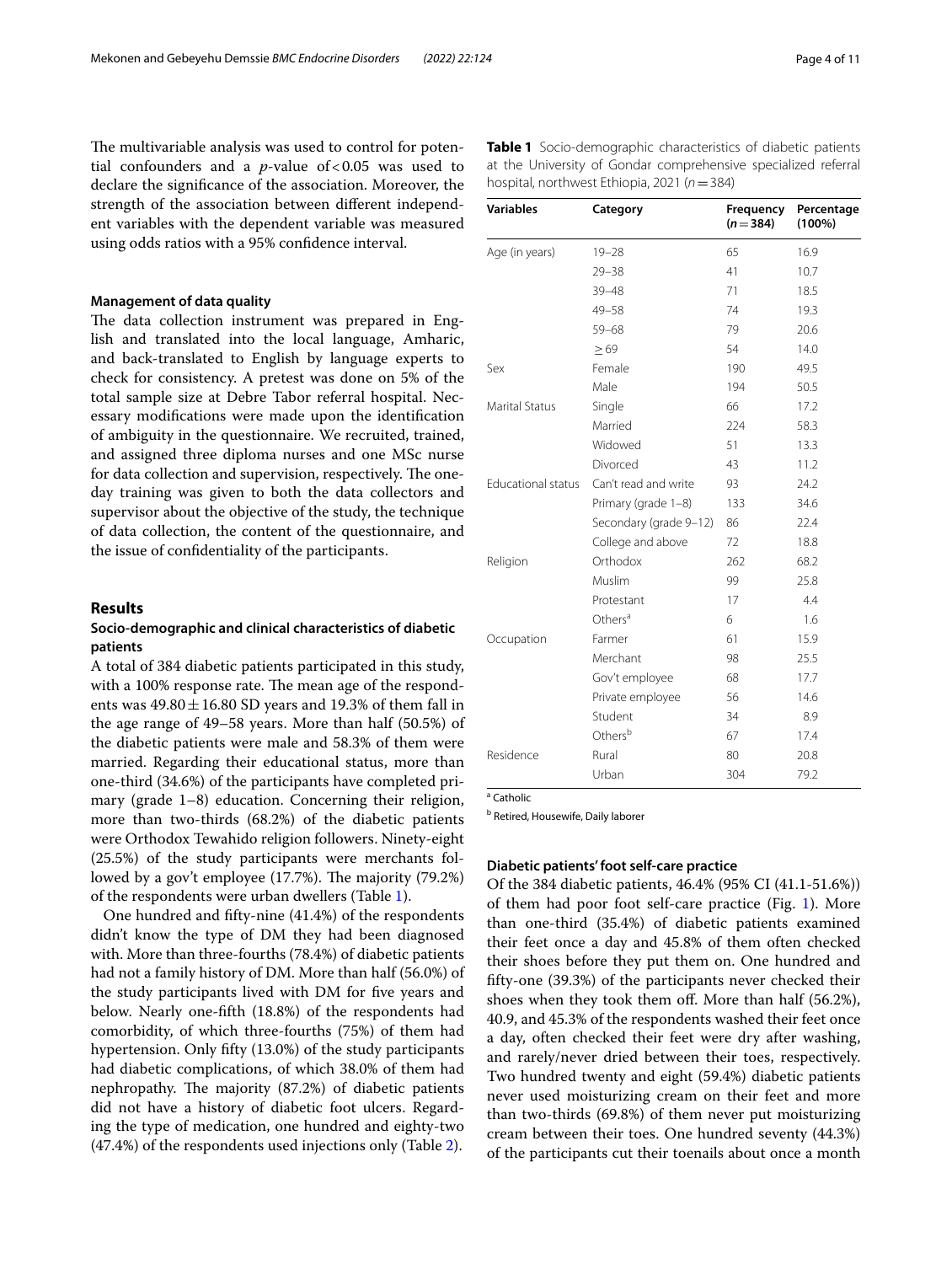| <b>Variables</b>                 | Category                 | Frequency ( $n = 384$ ) | Percentage<br>$(100\%)$ |
|----------------------------------|--------------------------|-------------------------|-------------------------|
| Type of DM                       | Type one                 | 106                     | 27.6                    |
|                                  | Type two                 | 119                     | 31.0                    |
|                                  | Not sure                 | 159                     | 41.4                    |
| Family history of DM             | Yes                      | 83                      | 21.6                    |
|                                  | <b>No</b>                | 301                     | 78.4                    |
| Duration of DM                   | $\leq$ 5 years           | 215                     | 56.0                    |
|                                  | $6-10$ years             | 122                     | 31.8                    |
|                                  | $11-15$ years            | 30                      | 7.8                     |
|                                  | $\geq$ 16 years          | 17                      | 4.4                     |
| Comorbidity                      | Yes                      | 72                      | 18.8                    |
|                                  | No                       | 312                     | 81.2                    |
| Type of comorbidity ( $n = 72$ ) | Hypertension             | 54                      | 75.0                    |
|                                  | Heart failure            | 6                       | 8.3                     |
|                                  | Asthma                   | 5                       | 7.0                     |
|                                  | Others <sup>a</sup>      | $\overline{7}$          | 9.7                     |
| Complications                    | Yes                      | 50                      | 13.0                    |
|                                  | <b>No</b>                | 334                     | 87.0                    |
| Type of complication $(n=50)$    | Nephropathy              | 19                      | 38.0                    |
|                                  | Neuropathy               | 15                      | 30.0                    |
|                                  | Retinopathy              | 15                      | 30.0                    |
|                                  | Cardiovascular disease   | $\overline{1}$          | 2.0                     |
| History of foot ulcer            | Yes                      | 49                      | 12.8                    |
|                                  | No                       | 335                     | 87.2                    |
| Type of medication               | Injection only           | 182                     | 47.4                    |
|                                  | Pills only               | 171                     | 44.5                    |
|                                  | Both injection and pills | 31                      | 8.1                     |

<span id="page-4-0"></span>**Table 2** Clinical-related characteristics of diabetic patients at the University of Gondar comprehensive specialized referral hospital, northwest Ethiopia, 2021 (*n*=384)

<sup>a</sup> HIV/AIDS, skin infection, renal stone

*DM* Diabetes Mellitus

<span id="page-4-1"></span>

and nearly half (50.5%) of them sometimes wore slippers with no fastening. More than one-third (38.5 and 35.4%) of the respondents sometimes wore shoes without socks/ stockings/tights and changed their socks/stockings/tights daily, respectively. More than half (53.6%) and the majority (90.0%) of diabetic patients never walked around the house or outside on bare feet, respectively. More than two-fourths (77.9%) of the respondents never put their feet near the fre. Two hundred thirty and seven (61.7%) and 62.0% of the study participants never put a dry dressing on a blister and a graze, cut, or burn when they get one respectively (Table [3\)](#page-5-0).

## **Factors associated with foot self‑care practice**

In bivariable logistic regression analysis, variables like age, marital status, sex, educational status, residence, diabetic complications, history of foot ulcer, type of medication, having information about foot self-care practice, and family support were competent for multivariable analysis. Sex,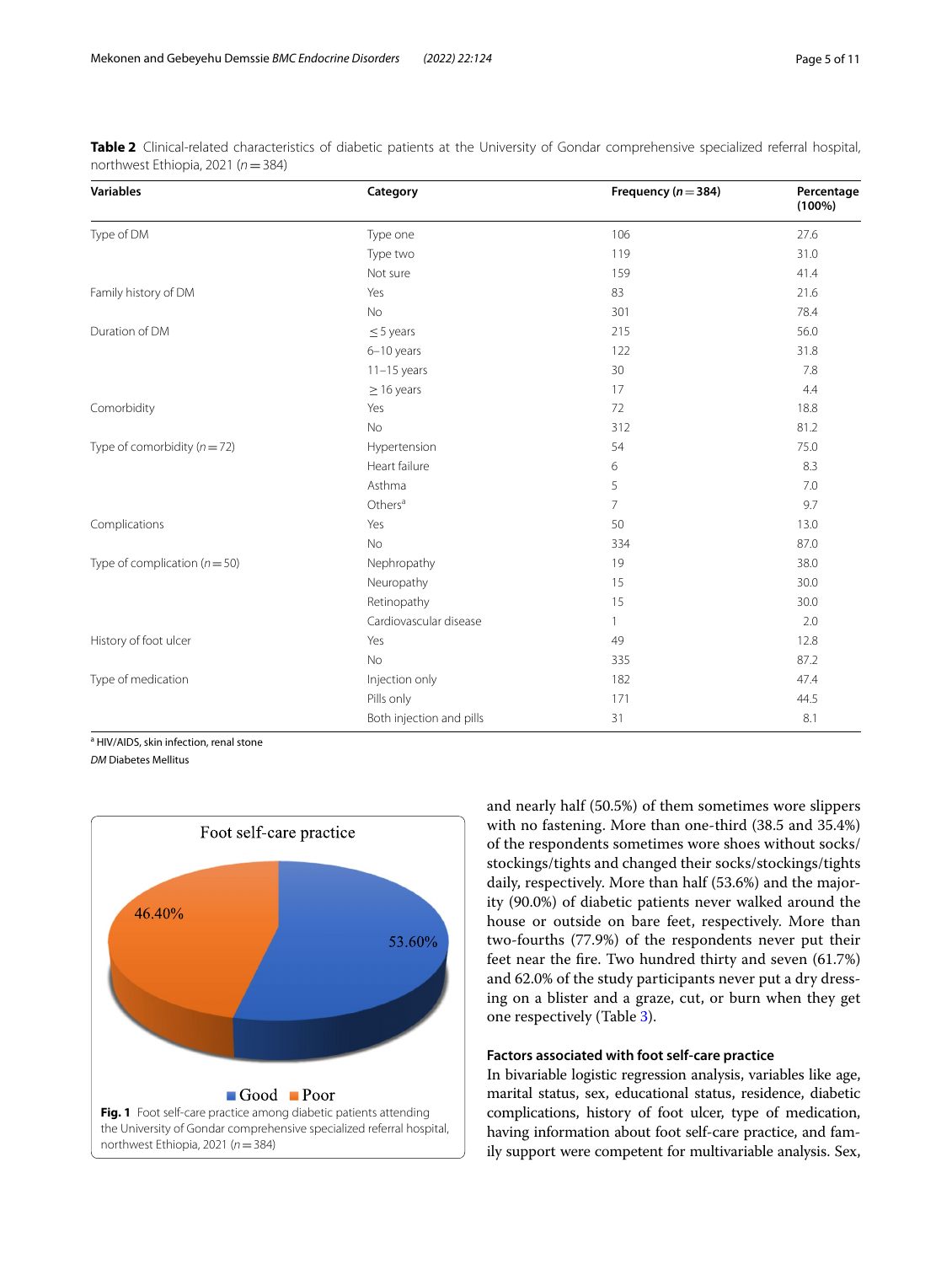| No             | Questions                                         | Responses (frequency (percentage))          |
|----------------|---------------------------------------------------|---------------------------------------------|
| $\mathbf{1}$   | Do you examine your feet?                         | Once a week or less (103 (26.8%))           |
|                |                                                   | 2-6 times a week (94 (24.5%))               |
|                |                                                   | Once a day (136 (35.4%))                    |
|                |                                                   | More than once a day (51 (13.3%))           |
| $\overline{2}$ | Do you check your shoes before you put them on?   | Never (58 (15.1%)) Rarely (84 (24.9%))      |
|                |                                                   | Sometimes (66 (17.2%)) Often (176 (45.8%))  |
| 3              | Do you check your shoes when you take them off?   | Never (151 (39.3%)) Rarely (77 (20.1%))     |
|                |                                                   | Sometimes (67 (17.4%)) Often (89 (23.2%))   |
| 4              | Do you wash your feet?                            | A few days a week (8 (2.1%))                |
|                |                                                   | Most days a week (28 (7.3%))                |
|                |                                                   | Once a day (216 (56.2%))                    |
|                |                                                   | More than once a day (132 (34.4%))          |
| 5              | Do you check your feet are dry after washing?     | Never (73 (19.0%)) Rarely (80 (20.8%))      |
|                |                                                   | Sometimes (74 (19.3%)) Often (157 (40.9%))  |
| 6              | Do you dry between your toes?                     | Rarely/Never (174 (45.3%) Often (34 (8.9%)) |
|                |                                                   | Sometimes (93 (24.2%)) Always (83 (21.6%))  |
| 7              | Do you use moisturizing cream on your feet?       | Never (228 (59.4%))                         |
|                |                                                   | About once a month (22 (5.7%))              |
|                |                                                   | Once a week (43 (11.2%)) Daily (91 (23.7%)) |
| 8              | Do you put moisturizing cream between your toes?  | Daily (59 (15.4%))                          |
|                |                                                   | Never (268 (69.8%))                         |
|                |                                                   | About once a week (37 (9.6%))               |
|                |                                                   | About once a month (20 (5.2%))              |
| 9              | Are your toenails cut?                            | Never (7 (1.8%))                            |
|                |                                                   | Less than once a month (98 (25.5%))         |
|                |                                                   | About once a month (170 (44.3%))            |
|                |                                                   | About once a week (109 (28.4%))             |
| 10             | Do you wear slippers with no fastening?           | Most of the time (41 (10.7%))               |
|                |                                                   | Sometimes (194 (50.5%))                     |
|                |                                                   | Rarely (96 (25.0%))                         |
|                |                                                   | Never (53 (13.8%))                          |
| 11             | Do you wear shoes without socks/stockings/tights? | Often (80 (20.8%))                          |
|                |                                                   | Sometimes (148 (38.5%))                     |
|                |                                                   | Rarely (90 (23.4%))                         |
|                |                                                   | Never (66 (17.2%))                          |
|                | Do you change your socks/stockings/tights?        | Less than 4 times a week (116 (30.2%))      |
|                |                                                   | 4-6 times a week (121 (31.5%))              |
|                |                                                   | Daily (136 (35.4%))                         |
|                |                                                   | More than once a day (11 (2.9%))            |
| 13             | Do you walk around the house on bare feet?        | Often (24 (6.3%))                           |
|                |                                                   | Sometimes (114 (29.7%))                     |
|                |                                                   | Rarely (40 (10.4%)                          |
|                |                                                   | Never (206 (53.6%))                         |
| 14             | Do you walk outside on bare feet?                 | Often (6 (1.6%))                            |
|                |                                                   | Sometimes (16 (4.2%))                       |
|                |                                                   | Rarely (16 (4.2%))                          |
|                |                                                   | Never (346 (90.0%))                         |

<span id="page-5-0"></span>**Table 3** Diabetic patients' foot self-care practice at the University of Gondar comprehensive specialized referral hospital, northwest Ethiopia, 2021 (*n*=384)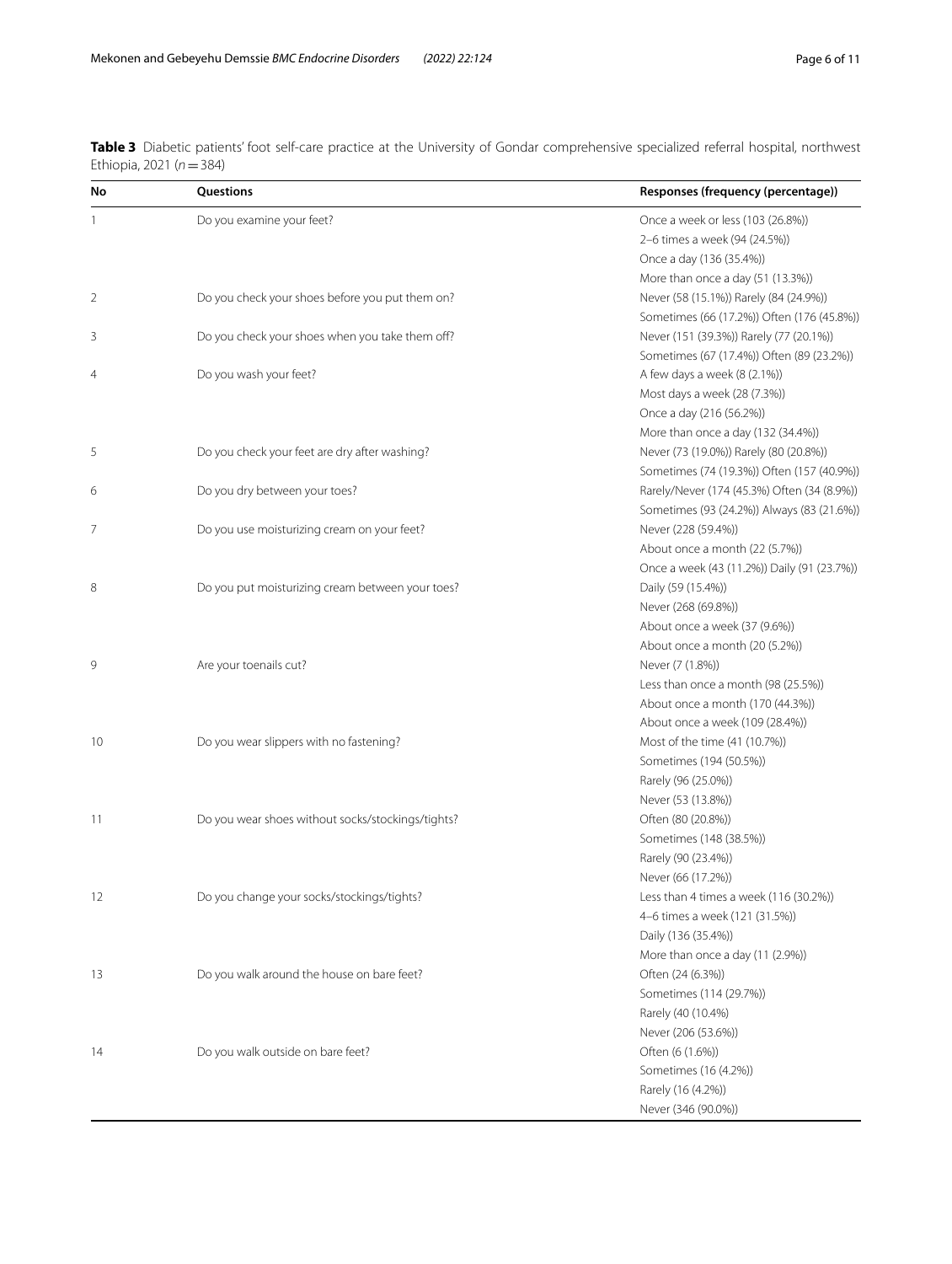|  | <b>Table 3</b> (continued) |
|--|----------------------------|
|--|----------------------------|

| No | Questions                                                            | Responses (frequency (percentage)) |
|----|----------------------------------------------------------------------|------------------------------------|
| 15 | Do you put your feet near the fire?                                  | Often (4 (1.0%))                   |
|    |                                                                      | Sometimes (52 (13.5%))             |
|    |                                                                      | Rarely (29 (7.6%))                 |
|    |                                                                      | Never (299 (77.9%))                |
| 16 | Do you put a dry dressing on a blister when you get one?             | Never (237 (61.7%))                |
|    |                                                                      | Rarely (72 (18.8%))                |
|    |                                                                      | Sometimes (56 (14.6%))             |
|    |                                                                      | Often (19 (4.9%))                  |
| 17 | Do you put a dry dressing on a graze, cut, or burn when you get one? | Never (238 (62.0%))                |
|    |                                                                      | Rarely (60 (15.6%))                |
|    |                                                                      | Sometimes (62 (16.1%))             |
|    |                                                                      | Often (24(6.3%))                   |

educational status, residence, diabetic complications, type of medication, having information about foot self-care practice, and family support were statistically signifcant factors associated with foot self-care practice in multivariable logistic regression analysis.

Female diabetic patients were 54% less likely to have poor foot self-care practice than males  $[AOR=0.54, 95%$  CI (0.32, 0.89)]. Diabetic patients who couldn't read and write and completed primary education were nearly two and three times more likely to have poor foot self-care practice compared with those who completed college and above education respectively [AOR=2.35, 95% CI (1.01, 5.43)] and [AOR=2.92, 95% CI (1.39, 6.12)]. Diabetic patients who come from rural areas were nearly four times more likely to have poor foot self-care practice than those who come from urban areas [AOR=3.84, 95% CI (1.91, 7.75)]. The odds of having poor foot self-care practice were nearly two times higher among patients with diabetic complications compared with their counterparts [AOR=2.19, 95% CI (1.07, 4.46)]. Diabetic patients who used injections only were 33% less likely to have poor foot self-care practice compared with patients who took both injections and pills  $[AOR = 0.33, 95\% \text{ CI } (0.12, 0.88)]$ . Those diabetic patients who had no previous information about foot selfcare practice were 88% times more likely to have poor foot self-care practice than patients with previous information  $[AOR = 0.12, 95\% \text{ CI } (0.06, 0.24)$ ]. Diabetic patients who had good family support were 57% less likely to have poor foot self-care practice compared with patients with poor family support [AOR=0.57, 95% CI (0.34, 0.94)] (Table [4](#page-7-0)).

## **Discussion**

Foot self-care practice is one of the most important selfmanagement behaviors to prevent the occurrence of diabetic foot ulcers. Preventing foot complications must be emphasized because foot ulcers of neuropathic origin are highly preventable and prevention is better than cure. In the current study, 46.4% (95% CI [41.1-51.6%)] of diabetic patients had poor foot self-care practice. This fnding was in agreement with studies conducted in Bahir Dar, Ethiopia (47.0%), Kenya (51.2%), and Guilan Province (north of Iran) (49.6%) [[23](#page-9-21), [29](#page-9-27), [30\]](#page-9-28). However, this fnding was higher than studies conducted in Hawassa, Ethiopia (34.8%), Pakistan (39.8%), and Baquba city, Iraq  $(37.5%)$   $[31–33]$  $[31–33]$ . The possible justification for this difference might be due to the diference in study participants and data collection tools. The previous studies were conducted among patients with type-2 diabetes, while the current study used data from patients with both types of diabetes. The study conducted in Hawassa has used the summary of diabetes self-care activities tool (15 items) to measure the fve domains of diabetes self-care practices (diet, exercise, medication, foot care, and self-monitoring of blood glucose), of which foot care practice was measured by only fve questions which might exaggerate the level of practice. The current study, on the other hand, used the Nottingham assessment of functional foot care, which is a valid and reliable tool to assess diabetic foot care practice. This might also be due to the difference in the socioeconomic status of the participants in Pakistan, Iraq, and Ethiopia.

On the other hand, the current fnding was lower than studies conducted in Dessie Referral Hospital, Ethiopia (61%), Egypt (62.2%), Vietnam (58.6%), India (58.4%), Kuwait (69.2%), Kuantan, Malaysia (59.6%), another study in India (83.4%), Jinnah Hospital, Lahore (86%), Chinese General Hospital and Medical Center (77.6%), Malaysia (61.8%), and Rural Chennai (58.6%) [\[24,](#page-9-22) [34](#page-9-31)[–43](#page-10-0)]. The plausible justification for this difference might be due to the diference in data collection tool, the diference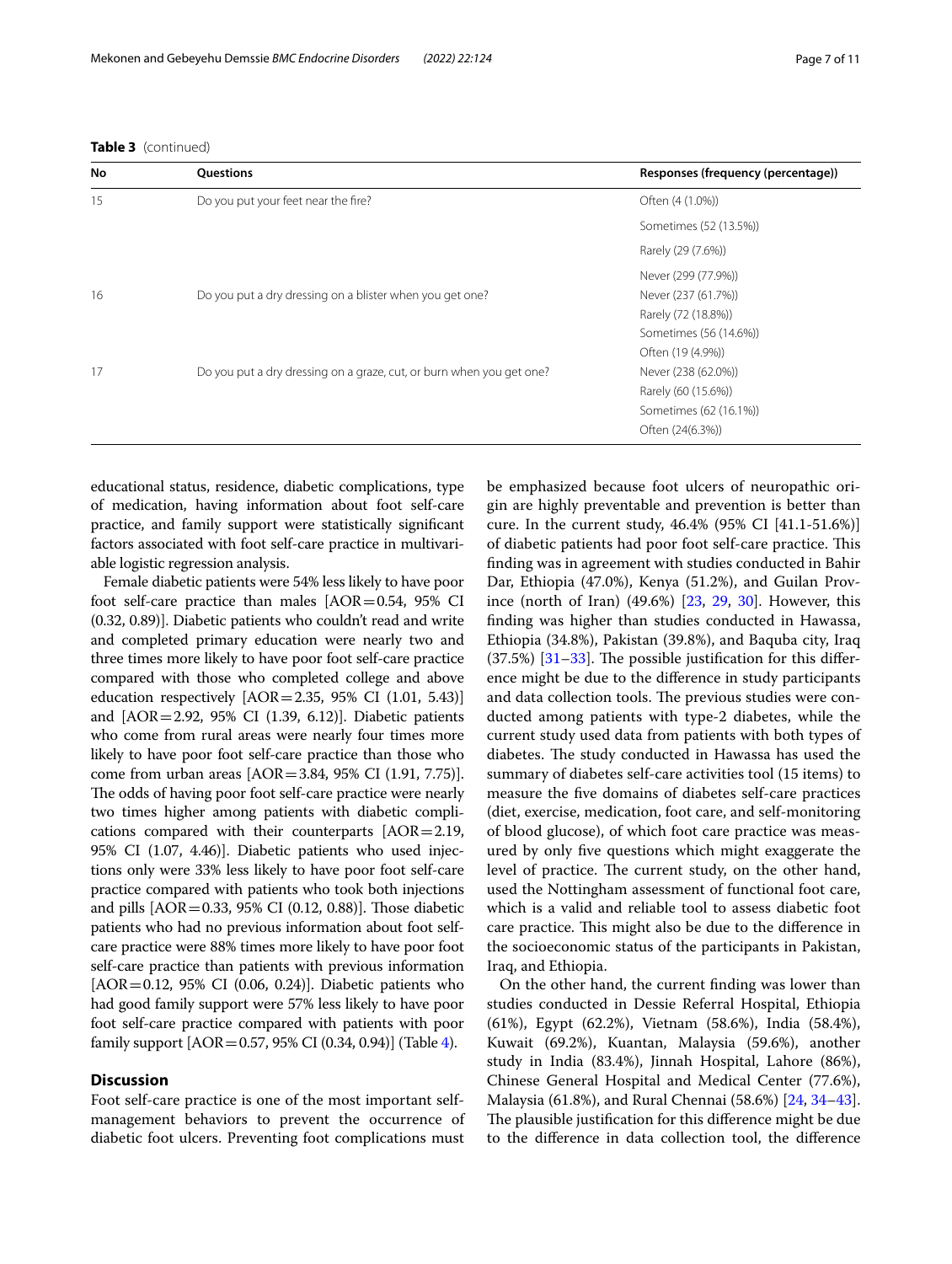<span id="page-7-0"></span>**Table 4** Bivariable and multivariable logistic regression analysis of factors associated with foot self-care practice among diabetic patients attending the University of Gondar comprehensive specialized referral hospital, northwest Ethiopia, 2021 (*n*=384)

| <b>Variables</b>          |                          | Foot self-care practice |      | OR with 95% Cl     |                        | P-value |
|---------------------------|--------------------------|-------------------------|------|--------------------|------------------------|---------|
|                           |                          | Poor                    | Good | Crude              | Adjusted               |         |
| Age (in years)            | $\geq 69$                | 28                      | 26   | 1.62 (0.78, 3.35)  | 0.93(0.33, 2.61)       | 0.882   |
|                           | $59 - 68$                | 29                      | 50   | 0.87(0.44, 1.71)   | 1.004 (0.42, 2.39)     | 0.993   |
|                           | $49 - 58$                | 41                      | 33   | 1.86 (0.95, 3.66)  | 1.02(0.41, 2.54)       | 0.963   |
|                           | $39 - 48$                | 34                      | 37   | 1.38 (0.70, 2.72)  | 0.42(0.16, 1.08)       | 0.072   |
|                           | $29 - 38$                | 20                      | 21   | 1.43(0.65, 3.14)   | 0.56(0.19, 1.62)       | 0.281   |
|                           | $19 - 28$                | 26                      | 39   | 1                  | 1                      |         |
| Sex                       | Female                   | 76                      | 114  | 0.60(0.40, 0.90)   | $0.54$ (0.32, 0.89)*   | 0.016   |
|                           | Male                     | 102                     | 92   | $\mathbf{1}$       | 1                      |         |
| <b>Educational status</b> | Can't read and write     | 55                      | 38   | 5.07(2.53, 10.13)  | $2.35(1.01, 5.43)^{*}$ | 0.046   |
|                           | Primary (grade 1-8)      | 78                      | 55   | 4.96 (2.58, 9.55)  | 2.92 (1.39, 6.12)*     | 0.005   |
|                           | Secondary (grade 9-12)   | 29                      | 57   | 1.71 (0.87, 3.63)  | 1.05 (0.46, 2.39)      | 0.903   |
|                           | College and above        | 16                      | 56   | $\mathbf{1}$       | 1                      |         |
| Marital Status            | Single                   | 28                      | 38   | 1.14(0.54, 2.41)   | 1.22(0.31, 4.73)       | 0.778   |
|                           | Married                  | 106                     | 118  | 1.39 (0.75, 2.59)  | 1.70(0.70, 4.14)       | 0.245   |
|                           | Widowed                  | 24                      | 19   | 1.96 (0.86, 4.46)  | 2.18 (0.75,6.34)       | 0.153   |
|                           | Divorced                 | 20                      | 31   |                    | $\mathbf{1}$           |         |
| Residence                 | Rural                    | 65                      | 15   | 7.32 (3.99, 13.45) | 3.84 (1.91, 7.75)*     | < 0.001 |
|                           | Urban                    | 113                     | 191  | 1                  | $\mathbf{1}$           |         |
| Complications             | Yes                      | 32                      | 18   | 2.23 (1.24, 4.24)  | 2.19 (1.07, 4.46)*     | 0.031   |
|                           | No                       | 146                     | 188  |                    | $\mathbf{1}$           |         |
| History of foot ulcer     | Yes                      | 30                      | 19   | 1.99 (1.08, 3.69)  | 1.21 (0.53, 2.76)      | 0.653   |
|                           | <b>No</b>                | 148                     | 187  |                    | $\mathbf{1}$           |         |
| Type of Medication        | Pills only               | 69                      | 102  | 0.28(0.12, 0.64)   | 0.53(0.20, 1.40)       | 0.197   |
|                           | Injection only           | 87                      | 95   | 0.38(0.16, 0.86)   | $0.33$ (0.12, 0.88)*   | 0.027   |
|                           | Both injection and pills | 22                      | 9    | $\mathbf{1}$       |                        |         |
| Having information        | Yes                      | 107                     | 193  | 0.10(0.05, 0.19)   | $0.12$ (0.06, 0.24)*   | < 0.001 |
|                           | No                       | 71                      | 13   |                    |                        |         |
| Family support            | Good                     | 57                      | 106  | 0.44(0.29, 0.67)   | $0.57(0.34, 0.94)^*$   | 0.028   |
|                           | Poor                     | 121                     | 100  | $\mathbf{1}$       | 1                      |         |

\* Statistically signifcant at *p*-value<0.05

*CI* Confdence Interval, *OR* Odds Ratio

in study participants (most of the previous studies were conducted among type 2 diabetic patients), the diference in sampling technique (a non-probability convenience sampling technique was utilized in Lahore's and Malaysia's studies), and study setting (the study conducted in Rural Chennai was conducted in a rural health center, while the current study was conducted in a comprehensive specialized referral hospital in which most diabetic patients might have good adherence to foot self-care practices).

Male diabetic patients were more likely to have poor foot self-care practice than females. This finding was supported by studies conducted in Dessie Referral Hospital, Ethiopia, Turkey, and Canada  $[24, 44, 45]$  $[24, 44, 45]$  $[24, 44, 45]$  $[24, 44, 45]$  $[24, 44, 45]$  $[24, 44, 45]$ . This might be attributed to women more habitually performing the care essential to prevent ulcerations, like drying between the toes after washing, regular foot checking, appropriately trimming nails to avoid lesions, not walking barefoot, and performing good hygiene to decrease the risk of infections [[46\]](#page-10-3). Diabetic patients who couldn't read and write and completed primary education were nearly two and three times more likely to have poor foot self-care practice compared with those who completed college and above education respectively. Similar fndings were reported by studies conducted in Bahir Dar, Ethiopia, Kenya, Egypt, India, Vietnam, Indonesia, Jinnah Hospital, Lahore, and Baquba city, Iraq [\[23,](#page-9-21) [30](#page-9-28), [33](#page-9-30), [34,](#page-9-31) [37](#page-9-32), [38](#page-9-33), [41,](#page-10-4) [42,](#page-10-5) [47](#page-10-6)]. This could be because as a diabetic patient's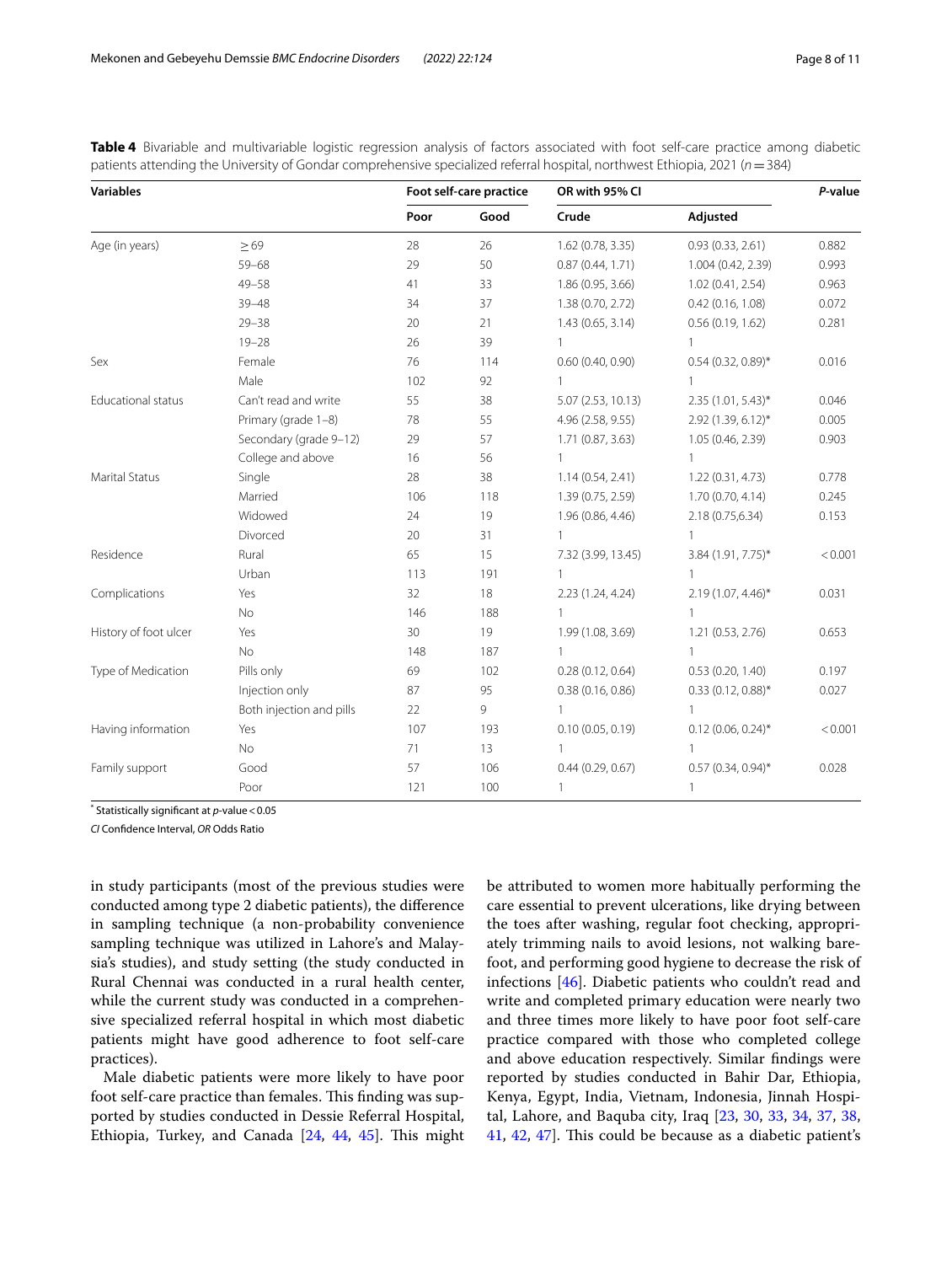educational status improves, so will his or her awareness of foot self-care principles, which is the fundamental preventive measure of diabetic foot ulceration, which will be practiced regularly. This might also be attributed to individuals with a higher educational status being expected to read and obtain more information regarding their disease and foot self-care as well as realize the evidence they obtained from their caregivers. Health-related knowledge among less-educated individuals is lower, which leads to unhealthy activities compared with those who have higher educational status [[48](#page-10-7)].

Diabetic patients living in rural areas were nearly four times more likely to have poor foot self-care practice than those who live in an urban area. Studies conducted in Dessie Referral Hospital, Ethiopia, and Guilan Province (north of Iran) reported similar fndings [[24,](#page-9-22) [29](#page-9-27)]. This might be due to diabetic patients living in rural areas having less access to information through health education about self-care practices, books, and social media than patients living in urban areas. The odds of having poor foot self-care practice were nearly two times higher among patients with diabetic complications compared with their counterparts. This finding was supported by studies conducted in Guilan Province (north of Iran) and Turkey  $[29, 45]$  $[29, 45]$  $[29, 45]$ . This might be due to patients with diabetic complications, specifcally diabetic retinopathy, having visual deterioration or blindness which minimizes their ability to examine and take care of their feet. Diabetes patients with retinopathy were at considerable risk of developing diabetic foot ulceration due to severe loss of vision or blindness [[49\]](#page-10-8).

Diabetic patients who took both injections and pills were more likely to have poor foot self-care practice compared with patients who used injections only. Similar fndings were reported by studies conducted in Kuwait and India  $[35, 41]$  $[35, 41]$  $[35, 41]$ . This might be attributed to the medication burden which hinders their ability to adhere to self-care behaviors and their readiness to integrate foot self-care practice into their daily lives. Those diabetic patients who had no previous information about foot self-care practice were more likely to have poor foot self-care practice than patients with previous information. Studies conducted in Hawassa, Ethiopia, and Guilan Province (north of Iran) reported similar fndings [\[29](#page-9-27), [31\]](#page-9-29). This might be due to diabetic patients who get information and are advised to take care of their feet by health professionals who tend to have good foot self-care practice [[50](#page-10-9)]. Educating patients and their families regarding proper management and care of their feet is very important to increase patients' self-care capacity, which in turn minimizes the risk of developing diabetic foot ulcers [[51\]](#page-10-10). Diabetic patients who had poor family support were more likely to have poor foot self-care practice compared with patients with good family support. This finding is in agreement with a study conducted in Indonesia [\[47](#page-10-6)]. This might be attributed to the fact that the family affects the management of patients with chronic illness [\[52](#page-10-11)]. Good support from friends and family encourages adherence to foot self-care practice by inspiring optimism and self-esteem.

This study has some limitations. First, the study was hospital-based, which might not represent the true picture of foot self-care practice in the community. Secondly, the study did not incorporate health professional-related factors that afect foot self-care practice. Also, the crosssectional nature of the study design makes it difficult to establish cause and efect relationships.

## **Conclusion**

The adherence of diabetic patients toward foot self-care practice was poor. Being male, having low educational status, living in a rural area, having diabetic-related complications, taking both injections and pills, not having previous information about foot care, and poor family support increase the odds of having poor foot self-care practice among diabetic patients. It is better to give health education to patients and their caregivers about the basic principles of diabetes foot care, like regular inspection of the feet and appropriate footwear, as well as how to encourage patients to adhere to foot self-care practice at their regular follow-up time. Health professionals are expected to give special attention to male patients, patients with low educational levels, who come from rural areas, who have diabetic complications, and who take both insulin and pills at the time of health education.

### **Abbreviations**

AOR: Adjusted Odds Ratio; CI: Confdence Interval; DFU: Diabetic Foot Ulcer; DM: Diabetes Mellitus; IDF: International Diabetes Federation; LEA: Lower Extremity Amputation; NAFFC: Nottingham Assessment of Functional Foot Care; SD: Standard Deviation; SPSS: Statistical Product and Service Solutions.

#### **Acknowledgements**

The authors are grateful to the University of Gondar, data collectors, and study participants.

### **Authors' contributions**

All authors made substantial contributions to conception and design, acquisition of data, or analysis and interpretation of data; took part in drafting the article or revising it critically for important intellectual content; agreed to submit it to the current journal; gave fnal approval of the version to be published; and agree to be accountable for all aspects of the work.

#### **Funding**

No funding has been received for the conduct of this study and/or the preparation of this manuscript.

#### **Availability of data and materials**

All data is available upon request. The reader could contact the corresponding author for the underlying data.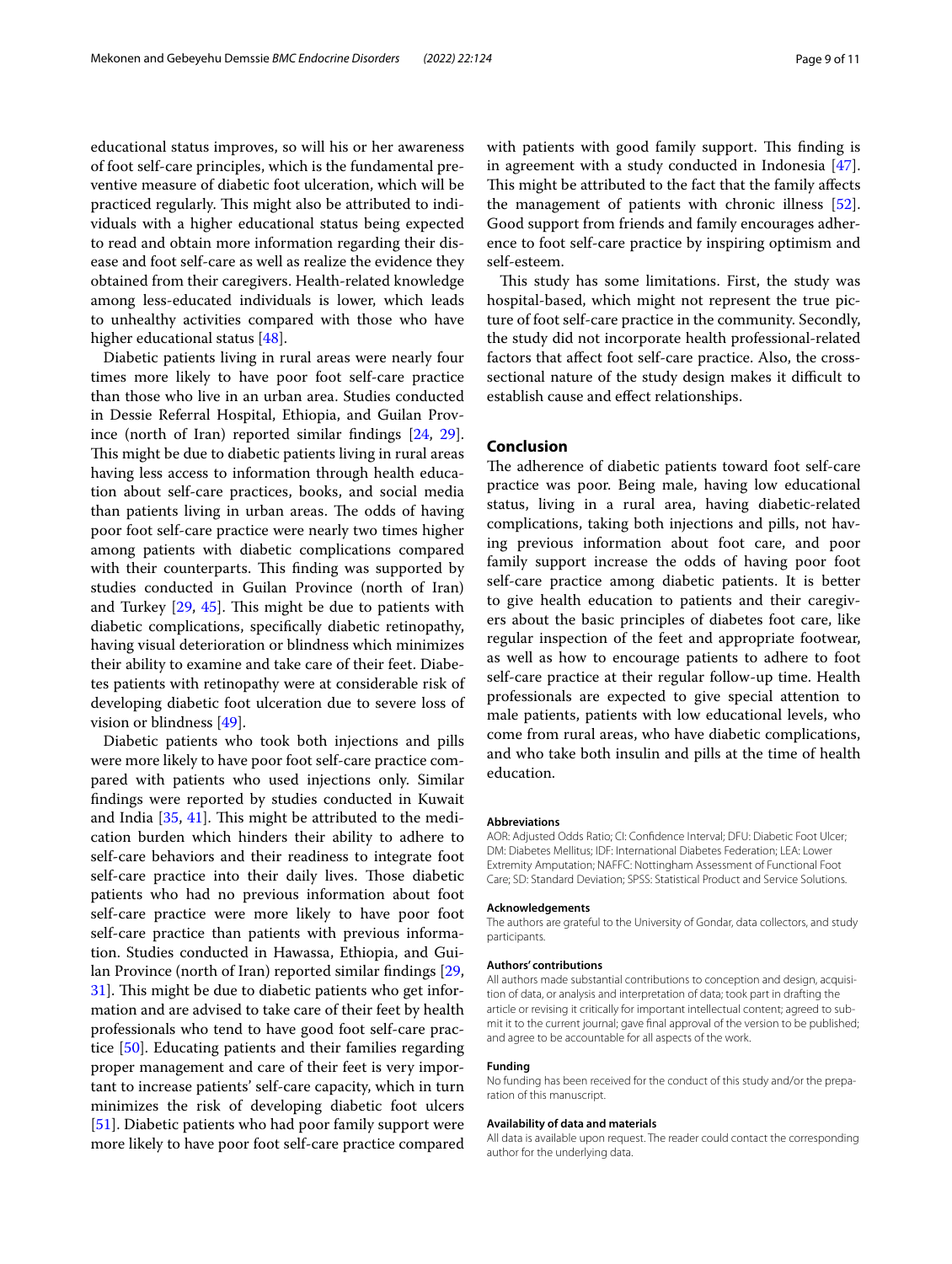## **Declarations**

### **Ethics approval and consent to participate**

Before conducting the study, ethical clearance was obtained from the Institutional Review Committee of the School of Nursing on behalf of the University of Gondar. A letter of permission was obtained from the University of Gondar's comprehensive specialized referral hospital director. After the purpose and objective of the study had been informed, written informed consent was obtained from each study participant. All participants were also informed that participation was voluntary and they could withdraw from the study at any time if they were not comfortable with the questionnaire. To keep the confdentiality of any information provided by study subjects, the data collection procedure was kept anonymously. The study was carried out in accordance with relevant guidelines and regulations.

### **Consent for publication**

Not applicable.

#### **Competing interests**

The authors declared that no confict of interest exists.

Received: 8 October 2021 Accepted: 5 May 2022 Published online: 11 May 2022

### **References**

- <span id="page-9-0"></span>1. ADA. Diagnosis and classifcation of diabetes mellitus. Diabetes Care. 2014;37(Supplement 1):S81–90.
- <span id="page-9-1"></span>2. Ahmad SI. Diabetes: an old disease, a new insight: Springer Science & Business Media. 2013.
- <span id="page-9-2"></span>3. Cho N, Shaw J, Karuranga S, Huang YD, da Rocha Fernandes J, Ohlrogge A, et al. IDF Diabetes Atlas: Global estimates of diabetes prevalence for 2017 and projections for 2045. Diabetes Res Clin Pract. 2018;138:271–81.
- <span id="page-9-3"></span>4. Federation ID. IDF Africa Members. 2020.
- <span id="page-9-4"></span>5. Bakker K, Apelqvist J, Schaper NC, Board IWGotDFE. Practical guidelines on the management and prevention of the diabetic foot 2011. Diabetes Metab Res Rev. 2012;28:225–31.
- <span id="page-9-5"></span>6. Forlee M. What is the diabetic foot? CME: Your SA Journal of CPD. Contin Med Educ. 2010;28(4):152–6.
- <span id="page-9-6"></span>7. Alexiadou K, Doupis J. Management of diabetic foot ulcers. Diabetes Therapy. 2012;3(1):4.
- <span id="page-9-7"></span>8. Armstrong DG, Cohen K, Courric S, Bharara M, Marston W. Diabetic foot ulcers and vascular insufficiency: our population has changed, but our methods have not. J Diabetes Sci Technol. 2011;5(6):1591–5.
- <span id="page-9-8"></span>9. Lipsky BA, Weigelt JA, Sun X, Johannes RS, Derby KG, Tabak YP. Developing and validating a risk score for lower-extremity amputation in patients hospitalized for a diabetic foot infection. Diabetes Care. 2011;34(8):1695–700.
- <span id="page-9-9"></span>10. Lombardo FL, Maggini M, De Bellis A, Seghieri G, Anichini R. Lower extremity amputations in persons with and without diabetes in Italy: 2001–2010. PLoS One. 2014;9(1):e86405.
- <span id="page-9-10"></span>11. Zubair M, Malik A, Ahmad J. Incidence, risk factors for amputation among patients with a diabetic foot ulcer in a North Indian tertiary care hospital. Foot. 2012;22(1):24–30.
- <span id="page-9-11"></span>12 Santos ICRV, Carvalho EFd, Souza WVd, Albuquerque ECd. Factors associated with diabetic foot amputations. J Vasc Bras. 2015;14:37–45.
- <span id="page-9-12"></span>13 Kogani M, Mansournia MA, Doosti-Irani A, Holakouie-Naieni K. Risk factors for amputation in patients with a diabetic foot ulcer in southwest Iran: a matched case-control study. Epidemiol Health. 2015;37:e2015044.
- <span id="page-9-13"></span>14. Zhang P, Lu J, Jing Y, Tang S, Zhu D, Bi Y. Global epidemiology of diabetic foot ulceration: a systematic review and meta-analysis. Ann Med. 2017;49(2):106–16.
- <span id="page-9-14"></span>15. Jinadasa CVM, Jeewantha M. SP5–14 a study to determine the knowledge and practice of foot care in patients with chronic diabetic ulcers. J Epidemiol Community Health. 2011;65(Suppl 1):A449-A.
- <span id="page-9-15"></span>16. Aguiree F, Brown A, Cho NH, Dahlquist G, Dodd S, Dunning T, et al. IDF diabetes atlas. 2013.
- <span id="page-9-16"></span>17. Deribe B, Woldemichael K, Nemera G. Prevalence and factors infuencing diabetic foot ulcer among diabetic patients attending Arbaminch Hospital. South Ethiopia J Diabetes Metab. 2014;5(1):1–7.
- 18. Gebrekirstos K, Gebrekiros S, Fantahun A. Prevalence and factors associated with diabetic foot ulcer among adult patients in ayder referral hospital diabetic clinic Mekelle, North Ethiopia, 2013. J Diabetes Metab. 2015;6(579):2.
- <span id="page-9-17"></span>19. Mariam TG, Alemayehu A, Tesfaye E, Mequannt W, Temesgen K, Yetwale F, et al. Prevalence of diabetic foot ulcer and associated factors among adult diabetic patients who attend the diabetic follow-up clinic at the University of Gondar Referral Hospital, North West Ethiopia, 2016: an institutional-based cross-sectional study. J Diabetes Res. 2017;2017:2879249.
- <span id="page-9-18"></span>20. Saurabh S, Sarkar S, Selvaraj K, Kar SS, Kumar SG, Roy G. Efectiveness of foot care education among people with type 2 diabetes in rural Puducherry, India. Indian J Endocrinol Metab. 2014;18(1):106.
- <span id="page-9-19"></span>21. Feinstein A. The pre-therapeutic classifcation of comorbidity in chronic disease. J Chron Dis. 1970;23:455–68 Google Scholar.
- <span id="page-9-20"></span>22. Forbes JM, Cooper ME. Mechanisms of diabetic complications. Physiol Rev. 2013;93(1):137–88.
- <span id="page-9-21"></span>23. Seid A, Tsige Y. Knowledge, practice, and barriers of foot care among diabetic patients attending Felege Hiwot Referral Hospital, Bahir Dar, Northwest Ethiopia. Adv Nurs. 2015;2015:1–9.
- <span id="page-9-22"></span>24. Tuha A, Faris AG, Andualem A, Mohammed SA. Knowledge and practice on diabetic foot self-care and associated factors among diabetic patients at Dessie referral hospital, northeast Ethiopia: mixed method. Diabetes Metab Syndr Obes: Targets and Therapy. 2021;14:1203.
- <span id="page-9-23"></span>25. Lincoln N. 2015. Nottingham assessment of functional footcare. United Kingdom: University of Nottingham.
- <span id="page-9-24"></span>26. Lincoln N, Jeffcoate W, Ince P, Smith M, Radford K. Validation of a new measure of protective foot care behavior: the Nottingham Assessment of Functional Footcare (NAFF). Practical Diabetes International. 2007;24(4):207–11.
- <span id="page-9-25"></span>27. Smilkstein G, Ashworth C, Montano D. Validity and reliability of the family APGAR as a test of family function. J Fam Pract. 1982;15(2):303–11.
- <span id="page-9-26"></span>28. Neabel B, Fothergill-Bourbonnais F, Dunning J. Family assessment tools: a review of the literature from 1978–1997. Heart Lung. 2000;29(3):196–209.
- <span id="page-9-27"></span>29. Pourkazemi A, Ghanbari A, Khojamli M, Balo H, Hemmati H, Jafaryparvar Z, et al. Diabetic foot care: knowledge and practice. BMC Endocr Disord. 2020;20(1):1–8.
- <span id="page-9-28"></span>30. Wanja L, Mwenda C, Mbugua R, Njau S. Determinants of foot self-care practices among diabetic patients attending diabetic clinic at a referral hospital, Meru County-Kenya. Int J Sci Res Public. 2019;9(10):9461.
- <span id="page-9-29"></span>31. Degefa G, Wubshet K, Tesfaye S, Hirigo AT. Predictors of adherence toward specifc domains of diabetic self-care among type-2 diabetes patients. Clin Med Insights: Endocrinol Diabetes. 2020;13:1179551420981909.
- 32. Nasir GM, Khan HR, Parvez K, Omar J, Sohail MI. Diabetic foot selfcare: associated risk factors, awareness, and practice among type II diabetic patients. Ann PIMS-Shaheed Zulfqar Ali Bhutto Med Univ. 2019;15(3):91–6.
- <span id="page-9-30"></span>33. Noaman AA. Assessment of preventive foot care practices among patients with diabetes mellitus type II. Journal of the Faculty of Medicine Baghdad. 2017;59(3):244–8.
- <span id="page-9-31"></span>34. Abu-elenin MM, Elshoura AA, Alghazaly GM. Knowledge, practice, and barriers of foot self-care among diabetic patients at Tanta University Hospitals. Egypt Egypt J Community Med. 2018;36(4):94–102.
- <span id="page-9-34"></span>35 Alsaleh FM, AlBassam KS, Alsairaf ZK, Naser AY. Knowledge and practice of foot self-care among patients with diabetes attending primary healthcare centers in Kuwait: A cross-sectional study. Saudi Pharm J. 2021;29(6):506–15.
- 36. Azmi N, Aris M, Nasreen H, Che-Ahmad A. Diabetic foot care practice and its associated factors among type 2 diabetes mellitus patients attending Primary Health Clinics in Kuantan, Malaysia: a cross-sectional study. IIUM Med J Malaysia. 2020;19(2):13–9.
- <span id="page-9-32"></span>37. Hasnain S, Sheikh NH. Knowledge and practices regarding foot care in diabetic patients visiting a diabetic clinic in Jinnah Hospital, Lahore. J PakMed Assoc. 2009;59(10):687.
- <span id="page-9-33"></span>38. Lakshmi N, Patel N, Parmar P, Garasiya K, Chaudhary M. Study the foot care practice among diabetic patients in Ahmedabad city, Gujarat. Int J Med Sci Public Health. 2018;7(5):333–8.